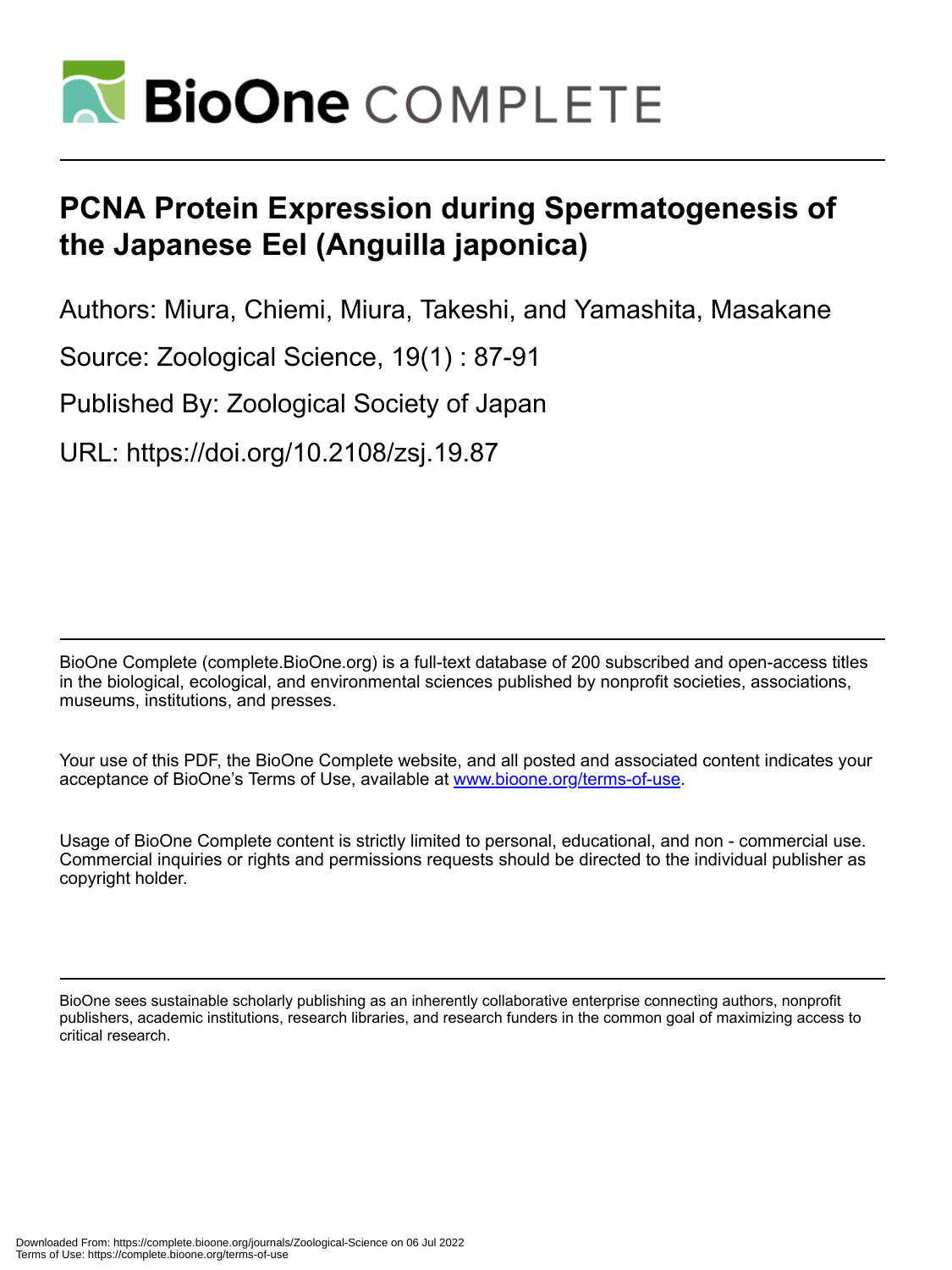# **PCNA Protein Expression during Spermatogenesis of the Japanese Eel (***Anguilla japonica)*

Chiemi Miura<sup>1\*</sup>, Takeshi Miura<sup>2</sup> and Masakane Yamashita<sup>3</sup>

1 *Division of Marine Biosciences, Graduate School of Fisheries Science, Hokkaido University, Hakodate 041-8611, Japan* 2 *Field Science Center for Northern Biosphere, Hokkaido University, Hakodate 041-8611, Japan* 3 *Division of Biological Sciences, Graduate School of Science, Hokkaido University, Sapporo 060-0810, Japan.*

**ABSTRACT**—Spermatogenesis can be initiated by a single injection of human chorionic gonadotropin (hCG) into the cultivated Japanese eel, which produces only spermatogonia in the testis. To isolate the genes responsible for regulating spermatogenesis, we performed a differential mRNA display using poly (A)<sup>+</sup> RNA extracted from the testes at different time points after hCG injection. Among several cDNA clones, the expression of which was initiated before the onset of meiosis, one clone has high homology with the proliferating cell nuclear antigen (PCNA). In this study, we investigated the protein expression of eel PCNA and found for the first time in any species that two forms (32-kDa and 36-kDa) of PCNA are present in the testis. Although the 36-kDa form existed in both the testis and spleen, the 32-kDa form was specifically expressed in the testis. In contrast to the appearance of 36-kDa PCNA 1 day after the hCG treatment, the 32-kDa PCNA appeared only 9 days after the hCG treatment, at which time active spermatogonial proliferation occurred in the testis. Both the 32- and 36-kDa forms were recognized by antibodies raised against different epitopes of PCNA, and their N-terminal amino acid sequences were identical. The 36-kDa form, but not the 32-kDa form, was recognized by antibodies against phosphoamino acids. These results suggest that the two PCNA proteins are the same molecule with different chemical modifications, including phosphorylation. We discuss the roles of these two forms of PCNA in the spermatogenesis of the Japanese eel.

**Key words:** spermatogenesis, Japanese eel, PCNA, spermatogonia

# **INTRODUCTION**

Spermatogenesis is a complex developmental process in which numerous factors are involved. Spermatogenesis consists of the renewal of spermatogonial stem cells, the mitotic proliferation of spermatogonia, the entrance into and the progress of meiosis, and the spermiogenesis, during which haploid spermatids are converted into spermatozoa. In order to understand the molecular and cellular mechanisms of spermatogenesis, the Japanese eel (*Anguilla japonica*) provides an excellent experimental system. Under cultivated conditions, the male Japanese eel has immature testes containing only a few number of quiescent spermatogonia. Spermatogenesis can be induced both *in vivo* by injecting human chorionic gonadotropin (hCG) into the eel

\* Corresponding authour: Tel. 81-138-40-5546;

E-mail: chiemi@fish.hokudai.ac.jp

and *in vitro* by treating the testis with hCG or 11-ketotestosterone (11-KT), the major androgen in the male eel, in organ culture or germ-somatic cell coculture (Miura *et al*., 1991a, b, c, 1996). Using the advantages of this model, we have investigated the genes controlling spermatogenesis of the Japanese eel by differential mRNA display and obtained several cDNA clones that appear only after the induction of spermatogenesis with hCG. The entire base sequence of one of these clones shows high homology with the proliferating cell nuclear antigen (PCNA) (Miura *et al*., 1999a).

PCNA was first discovered as a nuclear protein, the appearance of which correlates with the proliferation of the cell (Miyachi *et al*., 1978). It is an acidic, non-histone nuclear protein with an apparent isoelectric point of 4.8-4.9 and molecular mass of 33-36 kDa (Bravo *et al.,*1981; Mathews *et al.,*1984; Takasaki *et al*., 1984). PCNA was finally identified as an auxiliary protein for DNA polymerase δ (Tan *et al*., 1986; Bravo *et al*., 1987; Prelich *et al.,* 1987). PCNA is

FAX.81-138-40-5545.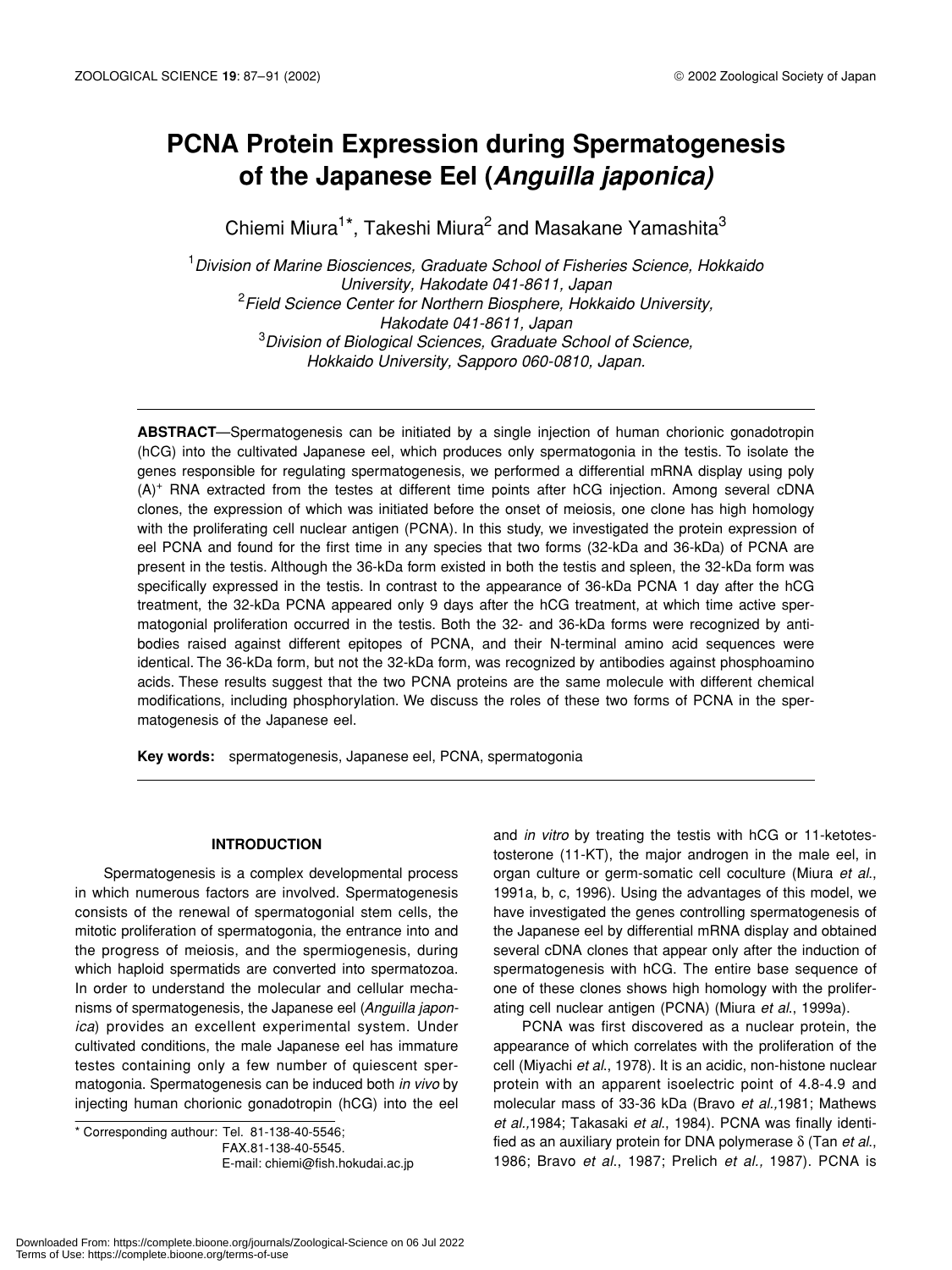associated with the D-type cyclin, the cyclin-dependent kinase (cdk) and the cdk inhibitor p21 protein, among these proteins, D-type cyclin might be responsible for adjusting the function of PCNA (Xiong *et al*., 1992). PCNA principally plays a key role in the replication and repairing of DNA during the mitotic division of somatic cells under the control of cdks and cdk inhibitors (Waga and Stillman, 1994). However, thus for there has been no report concerning the protein expression of PCNA in germ cells, nor has there been a discussion of the changes in expression patterns of PCNA during gametogenesis. Therefore, the roles played by PCNA in germ cells and gametogenesis remain to be elucidated.

In this study, we investigated the protein expression of PCNA during hCG-induced eel spermatogenesis. We provide for the first time evidence for the presence of two forms (32 and 36 kDa) of PCNA, which might reflect different phosphorylation states of the same molecule. The difference in the expression patterns of two PCNA proteins suggests that they play different roles in spermatogenesis.

## **MATERIALS AND METHODS**

# **Animals and hormone injections**

Males of the cultivated Japanese eel *Anguilla japonica* ( body weight, 180–200 g) were used. Fish were kept in circulating freshwater tanks with a capacity of 500 liters at 23°C. A single injection of hCG dissolved in saline (150 mM NaCl) was given intramuscularly at a dose of 5 IU per g body weight. Fish were sampled after 0, 1, 3, 6, 9, 12, 15 and 18 days of hCG injection.

#### **Protein extraction**

Testes were homogenized with eel Ringer (3.0 mM NaCl, 3.0 mM KCl, 3.5 mM MgCl<sub>2</sub>, 5.0 mM CaCl<sub>2</sub>, 10 mM HEPES, pH 7.4). The homogenate was mixed with an equal volume of SDS sample buffer (125 mM Tris-HCl, 4% SDS, 10% 2-mercaptoethanol, 20% glycerol and 0.05% bromophenol blue, pH 6.8), boiled at 100°C for 5 min, and clarified by centrifugation at 9000 g for 5 min. Protein concentration was determined by Bio-Rad Protein assay (Bio-Rad Laboratories, Hercules, CA, USA).

#### **Antibodies and western blotting**

Polyclonal and monoclonal antibodies that recognize different epitopes of PCNA were used in this study. Polyclonal antibodies were raised against the following three peptides corresponding to the amino acid sequences of eel PCNA: amino acids 100-120, ALVFETLNQEKVSDYEMKL; amino acids 180–197, VKSQTSN-VDEEDDAVTI; amino acids 242–260 (the C-terminal sequence), ADMGHVKYYLAPKIDEEAS. Each peptide was coupled to bovine serum albumin and injected into rabbits and mice to produce polyclonal antibodies. Monoclonal antibodies against rat recombinant PCNA were purchased from Cosmo Bio (PC10; epitope, amino acids 112–121), Wako (epitope, amino acids 181–195) and DAKO (epitope unknown).

Proteins (100 µg/lane) were separated by SDS-PAGE using a 10% polyacrylamide gel and were transferred to polyvinylidene difluoride (PVDF) membranes (Millipore, Bedford, MA, USA). The membranes were treated for 30 min with 5% skim milk in 20 mM Tris-HCl, pH 7.5, then incubated overnight at 4°C with one of the primary antibodies against PCNA. After washing with TBS containing 0.025% Tween 20 (T-TBS) and with TBS, membranes were incubated with horseradish peroxidase (HRP)-conjugated secondary antibody diluted to 1:1000 in TBS for 2 hr. After washing, HRP activity was visualized using a freshly prepared solution of 0.06% 4-chloro-1-napthol in TBS containing 0.06% H<sub>2</sub>0<sub>2</sub>.

#### **Immunoprecipitation**

Frozen samples (100 mg) were homogenized with an equal volume of 0.25 M sucrose including 10 µg/ml leupeptin and 100 mM phenylmethanesulfonyl fluoride. After centrifugation at 9000 g for 10 min, the supernatant was incubated with 10 volumes of immunoprecipitation buffer (10 mM Tris-HCl, 0.1 M NaCl, 1 mM EDTA, 1% Nonidet P-40, pH 7.5) containing 50 µl of anti-PCNA PC10 antibody. After overnight incubation at 4°C, the immunocomplex was absorbed with 50 µl of protein A-Sepharose (Pharmacia, Tokyo, Japan) for 1 hr at 37°C. The beads were washed with T-TBS by centrifugation at 1000 g for 10 min and treated with 5-fold concentrated SDS sample buffer. Proteins were separated by a 10% acrylamide gel and blotted onto PVDF membrane. A part of the membrane was immunostained with anti-PCNA PC10 antibody or rabbit polyclonal antibodies against phosphorylated amino acids (a mixture of antiphosphoserine, anti-phosphothreonine and anti-phosphotyrosine; Cosmo Bio), and the remainder was stained with Coomassie brilliant blue R-250 (CBB).

#### **Two-dimensional gel electrophoresis**

Testicular fragments removed from the eels after 15 days of hCG injection and were homogenized with 0.25 M sucrose and treated with a sample buffer consisting of 9.5 M urea, 2% Triton X-100, 5% 2-mercaptoethanol, and 5% Ammpholine (Pharmacia). The samples were separated by isoelectric focusing, followed by SDS-PAGE using a 10% gel. Proteins resolved by two-dimensional gel electrophoresis were transferred onto PVDF membranes. The membranes were incubated in TBS containing 5% skim milk and anti-PCNA antibody PC10 (diluted to 1:100) overnight at 4°C.

#### **Amino acid sequence analysis**

PCNA proteins in testis homogenate obtained from the eels 15 days after hCG injection were precipitated with anti-PCNA PC10 antibody, as described above. The immunoprecipitates were separated by SDS-PAGE, blotted onto PVDF membrane, and stained with CBB. Bands of 36- and 32-kDa PCNA proteins were cut out of the membrane and subjected to N-terminal protein sequence analysis using an Applied Biosystems 494 sequencer.

#### **Organ culture**

The organ culture was performed as previously described (Miura *et al*., 1991a, b, c). Briefly, testes were removed and cut into small pieces (1×1×0.5 mm), then placed on floats of elder pith covered with a nitrocellulose membrane in 6-well culture dishes (Iwaki, Chiba, Japan). They were then cultured in Leibovitz L-15 culture medium with or without 10 ng/ml of 11-ketotestosterone (11-KT) or 100 pg/ml of Estradiol-17β (E2) for 15 days in humidified air at 20°C. After the culture, testicular fragments were collected and a Western blot analysis was performed on the samples.

## **RESULTS**

#### **Expression of eel PCNA protein during spermatogenesis**

Eel PCNA proteins were immunologically detected to evaluate changes in their expression patterns during spermatogenesis. Polyclonal antibody raised against the peptide corresponding to the C-terminal amino acid sequence of eel PCNA detected 32- and 36-kDa bands in the Western blot analysis of the extract from hCG-treated testes (Fig. 1). When the homogenate of hCG-treated testis was immunoprecipitated by the same antibody, 36- and 32-kDa bands were also detected in the precipitates. Since these two bands were also recognized by other antibodies against eel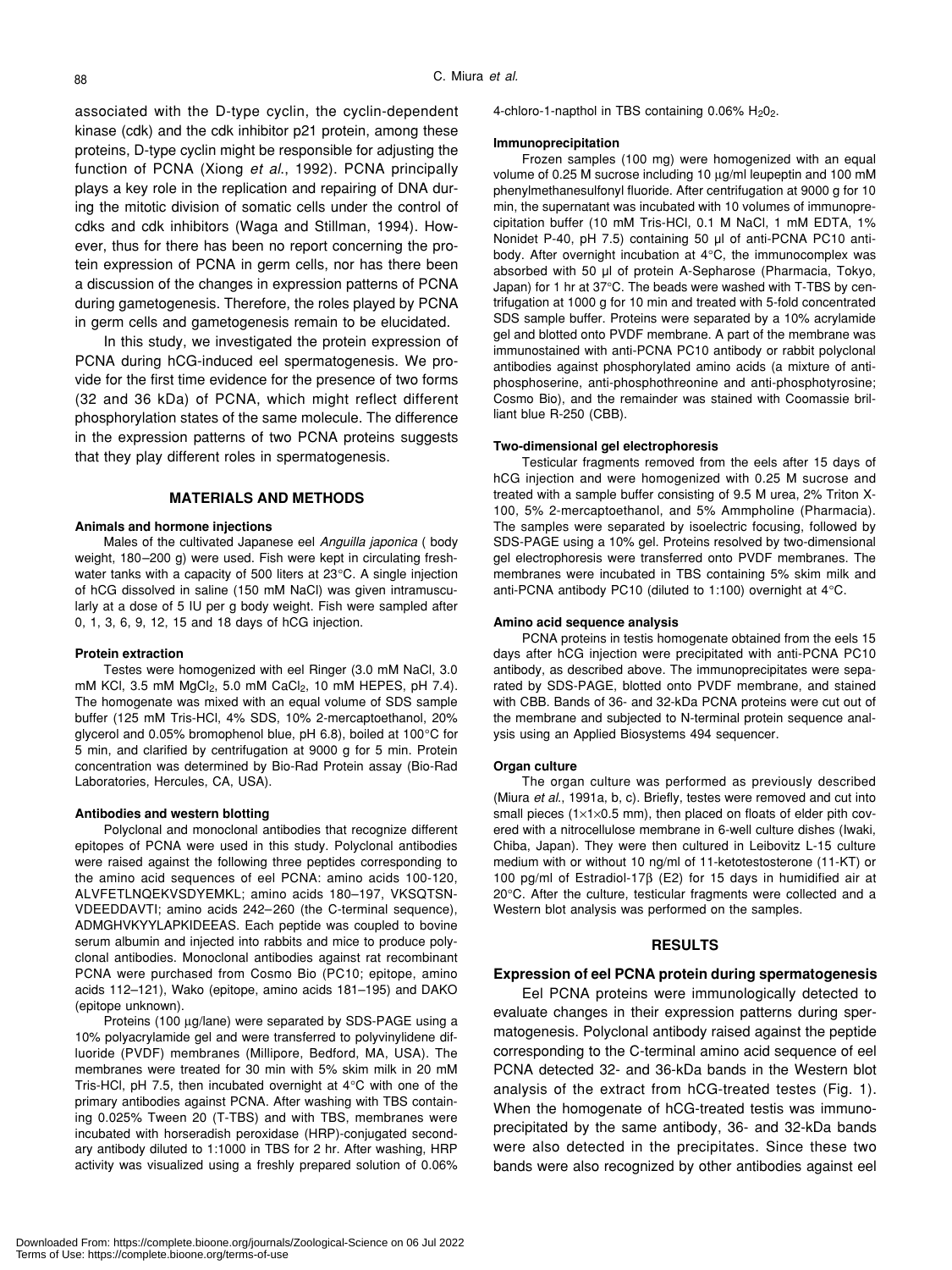

**Fig. 1.** Western blot analysis of eel PCNA protein expression during hCG-induced spermatogenesis. Samples were obtained from the testis after 0, 1, 3, 6, 9, 12, 15, and 18 days of hCG injection and from the spleen (S), and were immunoblotted with the antibody raised against the C-terminal amino acid sequence of eel PCNA.

and rat recombinant PCNA proteins (see "Characterization of two PCNA proteins") and also because they were not detected in a negative control without the primary antibody (data not shown), we concluded that these bands were the eel PCNA.

In eel spermatogenesis, proliferation of spermatogonia, meiosis and spermiogenesis occur at definite times, namely, 3, 12, and 18 days after hCG injection, respectively. The testes of hCG-untreated eels expresed neither 32- nor 36 kDa PCNA. The 36-kDa PCNA was detected in the testes collected 1-18 days after hCG injection, with a gradual increase in the PCNA protein content that corresponded with the progression of spermatogenesis (Fig. 1). The 32 kDa PCNA was not detected 0-6 days after hCG-injection but appeared 9 days after the injection. Its expression level was maintained thereafter (Fig. 1). The expression pattern of PCNA proteins is consistent with that of PCNA mRNA shown in our previous research (Miura *et al*., 1999a). In contrast to the presence of two forms of PCNA in the testis, other organs, including the head kidney, metanephros, muscle, and intestine did not express any PCNA proteins with the exception of the spleen, in which only the 36-kDa PCNA was expressed (Fig. 1).

# **Expression of eel PCNA protein during** *in vitro* **spermatogenesis**

In organ cultures of eel testes, 11-KT-treatment induces spermatogenesis but E2-treatment does not, although E2 induces the renewal of spermatogonial stem cells (Miura *et al*., 1991, 1999b). The 32-kDa PCNA was detected strongly in the 11-KT-treated testis but not in the E2-treated testis, although the 36-kDa PCNA was detected in both groups (Fig. 2).



**Fig. 2.** Western blot analysis of eel PCNA proteins of testicular fragments cultured *in vitro* for 15 days in the presence of estradiol-17β (E) or 11-ketotestosterone (K). PCNA proteins were stained with anti-PCNA PC10 antibody.



**Fig. 3.** Two-dimensional gel electrophoresis of eel PCNA proteins obtained from the testis 15 days after hCG injection. Two PCNA proteins were visualized by anti-PCNA PC10 immunoblotting.

#### **Two-dimensional gel electrophoresis of PCNA proteins**

Two-dimensional gel electrophoresis of testis 15 days after hCG injection showed that the 32- and 36-kDa PCNAs exhibited apparent isoelectric points of 4.6 and 4.7, respectively (Fig. 3).

#### **Characterization of two PCNA proteins**

Although our previous Northern blot analysis suggested the presence of a single species of PCNA mRNA in eel testis (Miura *et al*., 1999a), the two PCNA proteins might be derived from different mRNAs produced by alternative splicings. To examine this possibility, we performed reverse transcription-polymerase chain reaction (RT-PCR) analysis using poly  $(A)^+$  RNA extracted from the testis 12 days after hCG injection. RT-PCR with two primers that amplified the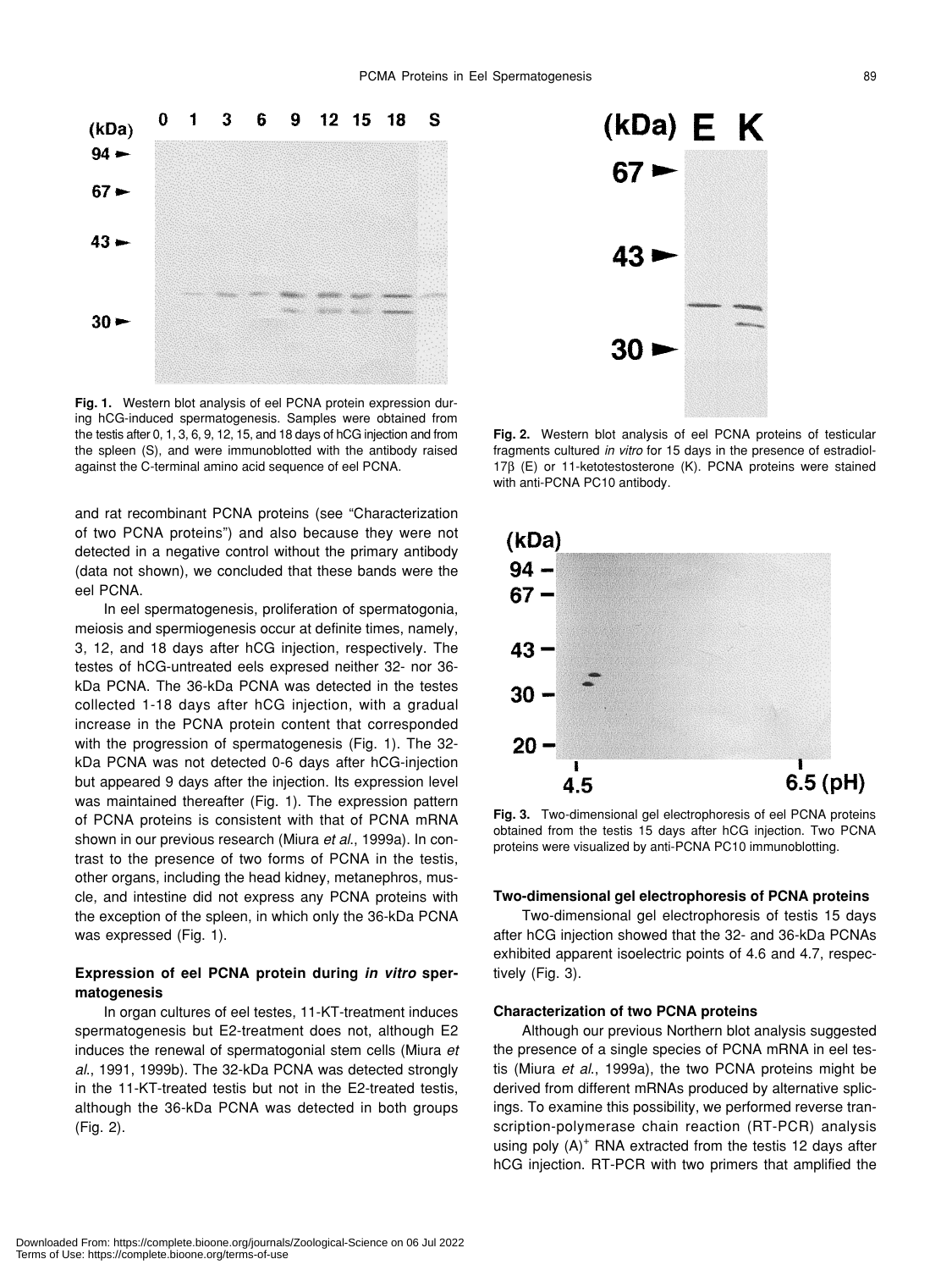entire open reading frame of the PCNA yielded a single band (data not shown), indicating that only one species of mRNA was responsible for the production of the two PCNA proteins.

To further characterize these two PCNA proteins, we used antibodies that recognized different epitopes of eel PCNA (amino acids 100-120, 180-197, and 242-260) and rat recombinant PCNA (amino acids 112-121 and 181-195). All of the antibodies used in this study recognized the same two bands (36- and 32-kDa) in the testis 15 days after hCG injection (data not shown). In particular, it is of note that two bands were recognized by the antibody against the C-terminal amino acid sequence (residues 242-260) of eel PCNA (Fig. 1). This result excludes the possibility that the difference in apparent molecular mass of the two proteins is not due to the truncation of the C-terminal amino acid sequence.

To investigate whether the truncation of the N-terminus is responsible for the difference in the apparent molecular mass of the two PCNAs, we carried out an N-terminal amino acid sequence analysis of the 36- and 32-kDa PCNA proteins that were immunologically purified from the testis 15 days after hCG treatment using anti-PCNA PC 10 antibody. The N-terminal amino acid sequences of 36- and 32-kDa PCNA exhibited the same sequence, MFEARLVOGSIL, excluding the possibility of truncation at the N-terminus.

Taken together, the results obtained from RT-PCR and the analyses of the PCNA antibodies and amino acid sequences suggest that the two forms of PCNA are indeed the same molecule with different chemical modifications.

# **Phosphorylation states of PCNA**

It is very likely that the difference in the apparent molecular mass of two PCNA proteins is due to different



**Fig. 4.** Phosphorylation states of 32- and 36-kDa PCNA proteins. Anti-PC10 immunoprecipitates from the testis 15 days after hCG treatment were immunoblotted with the same antibody (left lane) and polyclonal rabbit antibodies against phosphoamino acids (right lane).

phosphorylation states of the proteins. To verify this, we used antibodies that recognize phosphorylated amino acids (phosphoserine, phosphothreonine, and phosphotyrosine). The 36-kDa PCNA protein, but not the 32-kDa protein, was stained by the antibodies (Fig. 4). These results suggest that the 36- and 32-kDa PCNA proteins are phosphorylated and dephosphorylated forms, respectively. We tried to confirm phosphorylation-induced differences in the apparent molecular mass by conversion of the 36-kDa form to the 32-kDa form by phosphatase treatment. We purified the 36-kDa-PCNA by immunoprecipitation with anti-PCNA PC10 antibody and treated the protein with alkaline and acid phosphatases. However, the treatment did not cause any electrophoretic mobility shift from 36- to 32-kDa (data not shown).

### **DISCUSSION**

We show here that eel PCNA exhibits two forms with different molecular masses and isoelectric points (pI); one of these forms is a 32-kDa protein with a pI value of 4.6 and the other is a 36-kDa protein with a pI of 4.7. To our knowledge, there has been no report of two forms to data of PCNA in any species.

 $RT$ -PCR analysis using testis poly  $(A)^+$  RNA and primers corresponding to the 5' and the 3' end of the open reading frame rules out the possibility that the two forms of PCNA are derived from different mRNAs produced by alternative splicing processes. The two proteins were equally recognized by antibodies raised against different epitopes, and were identical in the N-terminal amino acid sequence. Anti-phosphoamino acid antibodies recognized the 36-kDa form of PCNA but not the 32-kDa one. These results suggest that the two PCNA proteins are the same molecule with different chemical modifications, including phosphorylation (the 36-kDa form would be phosphorylated and the 32-kDa form unphosphorylated). However, the pI values of the two proteins are inconsistent with the phosphorylation states suggested above; the tentatively unphosphorylated 32-kDa protein would be more acidic than the tentatively phosphorylated 36-kDa protein. In addition, treatment of the 36-kDa PCNA with alkaline and acid phosphatases failed to induce a change in its apparent molecular mass from 36- to 32 kDa. Although we cannot exclude the possibilities that the ordinary phosphatases cannot remove phosphates present on specific sites of the 36-kDa PCNA, phosphorylation might not be the sole reason for the difference between the two PCNA proteins. Further studies including verification of chemical modifications other than phosphorylation are necessary for the full-characterization of the two PCNA proteins.

The expression patterns of the two PCNA proteins during spermatogenesis was observed as being definitively different. The expression of 36-kDa PCNA was initiated 1 day after hCG-injection and its expression level increased according to the progression of spermatogenesis. In contrast, 32-kDa PCNA was not detected during the early phase